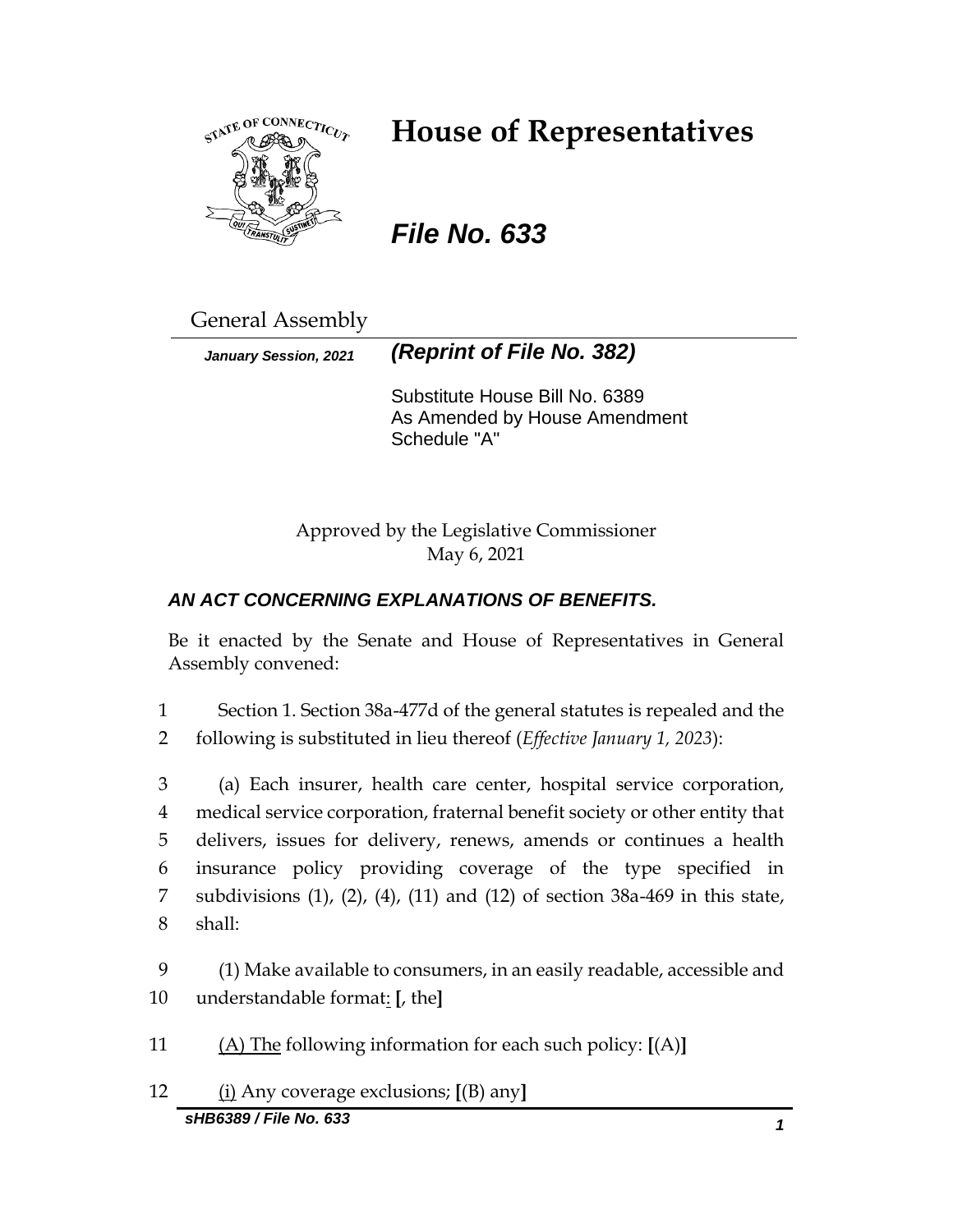13 (ii) Any restrictions on the use or quantity of a covered benefit, including on prescription drugs or drugs administered in a physician's office or a clinic; **[**(C) a**]** (iii) A specific description of how prescription drugs are included or excluded from any applicable deductible, including a description of other out-of-pocket expenses that apply to such drugs; **[**(D) the**]** (iv) The specific dollar amount of any copayment and the percentage of any coinsurance imposed on each covered benefit, including each covered prescription drug; and **[**(E) information**]** (v) Information regarding any process available to consumers, and all documents necessary, to seek coverage of a noncovered outpatient 24 prescription drug; and (B) With respect to explanations of benefits issued pursuant to subsections (d) to (i), inclusive, of this section, a statement disclosing 27 that each consumer who is a covered individual and legally capable of 28 consenting to the provision of covered benefits under such policy may 29 specify that such insurer, center, corporation, society or entity, and each third-party administrator, as defined in section 38a-720, providing services to such insurer, center, corporation, society or entity, shall: (i) Not issue explanations of benefits concerning covered benefits provided to such consumer; or (ii) (I) Issue explanations of benefits concerning covered benefits provided to such consumer solely to such consumer; and (II) Use a method specified by such consumer to issue such explanations of benefits solely to such consumer, and provide sufficient space in the statement for such consumer to specify a mailing address or an electronic mail address for such insurer, center, corporation, 40 society, entity or third-party administrator to use to contact such consumer concerning covered benefits provided to such consumer. (2) Make available to consumers a way to determine accurately: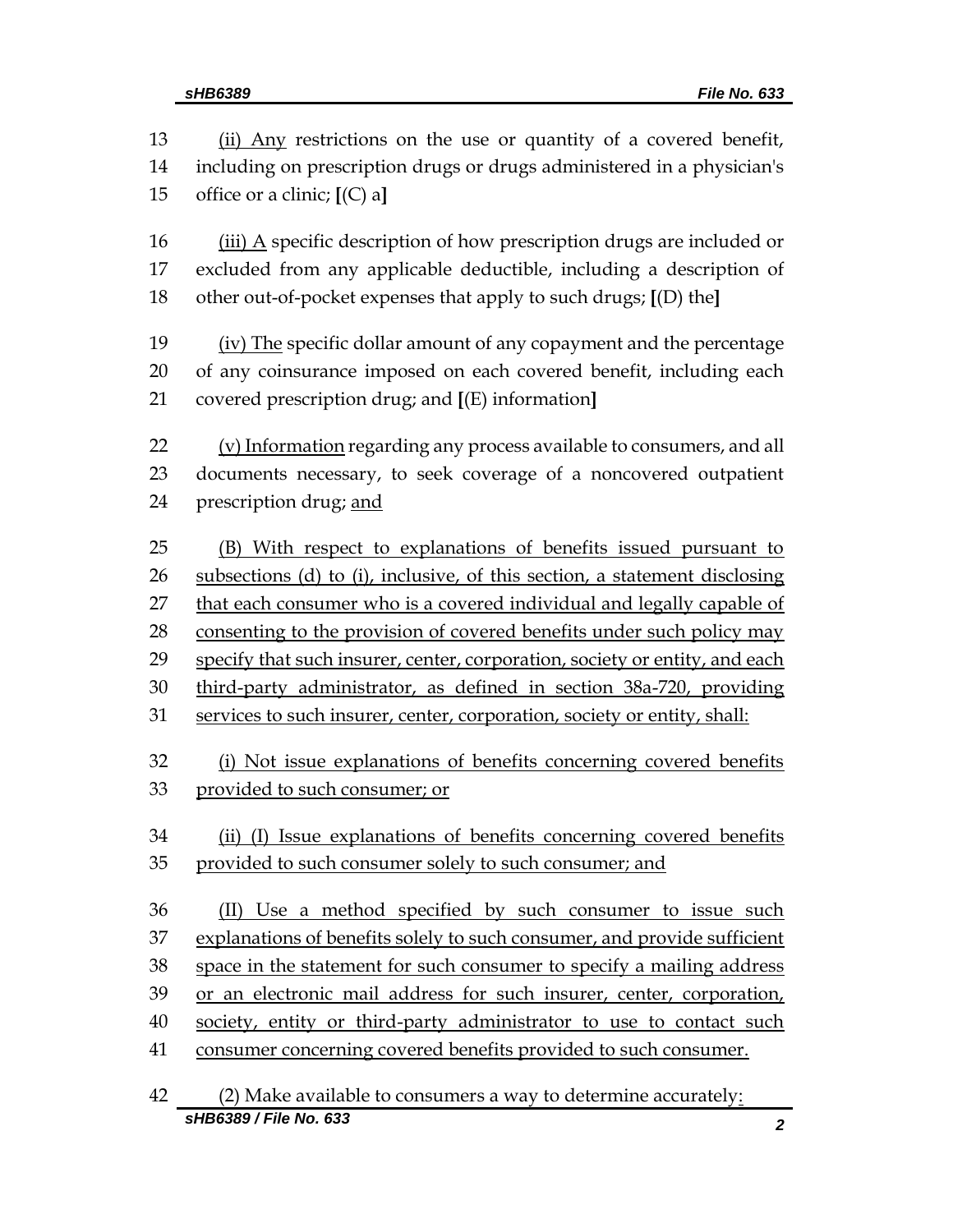|          | sHB6389 / File No. 633<br>3                                                                                    |
|----------|----------------------------------------------------------------------------------------------------------------|
| 71       | described in subsection (a) of this section, and each third-party                                              |
| 70       | for delivery, renews, amends or continues a health insurance policy                                            |
| 69       | corporation, fraternal benefit society or other entity that delivers, issues                                   |
| 68       | health care center, hospital service corporation, medical service                                              |
| 67       | (d) Except as provided in subsection $(g)$ of this section, each insurer,                                      |
| 66       | consumers compare and evaluate health insurance policies and plans.                                            |
| 65       | Department's Internet web site to any on-line tools or calculators to help                                     |
| 64       | (c) The Insurance Commissioner shall post links on the Insurance                                               |
|          |                                                                                                                |
| 62<br>63 | such information and statement for each qualified health plan that is<br>offered or sold through the exchange. |
| 61       | pursuant to section 38a-1081, shall post links on its Internet web site to                                     |
| 60       | The Connecticut Health Insurance Exchange, established<br>(2)                                                  |
|          |                                                                                                                |
| 59       | post such information and statement on its Internet web site.                                                  |
| 58       | of this section available to consumers at the time of enrollment and shall                                     |
| 57       | shall make the information and statement required under subsection (a)                                         |
| 56       | medical service corporation, fraternal benefit society or other entity                                         |
| 54<br>55 | in-network.<br>(b) (1) Each insurer, health care center, hospital service corporation,                         |
| 53       | (F) [whether] Whether a specific health care provider or hospital is                                           |
| 51<br>52 | (E) [whether] Whether specific types of health care specialists are in-<br>network; and                        |
| 49<br>50 | (D) [whether] Whether such drug requires prior authorization or the<br>use of step therapy;                    |
| 47<br>48 | (C) [whether] Whether such drug is covered when dispensed by a<br>physician or a clinic;                       |
| 45<br>46 | (B) [the] The coinsurance, copayment, deductible or other out-of-<br>pocket expense applicable to such drug;   |
| 43<br>44 | (A) [whether] Whether a specific prescription drug is available under<br>such policy's drug formulary;         |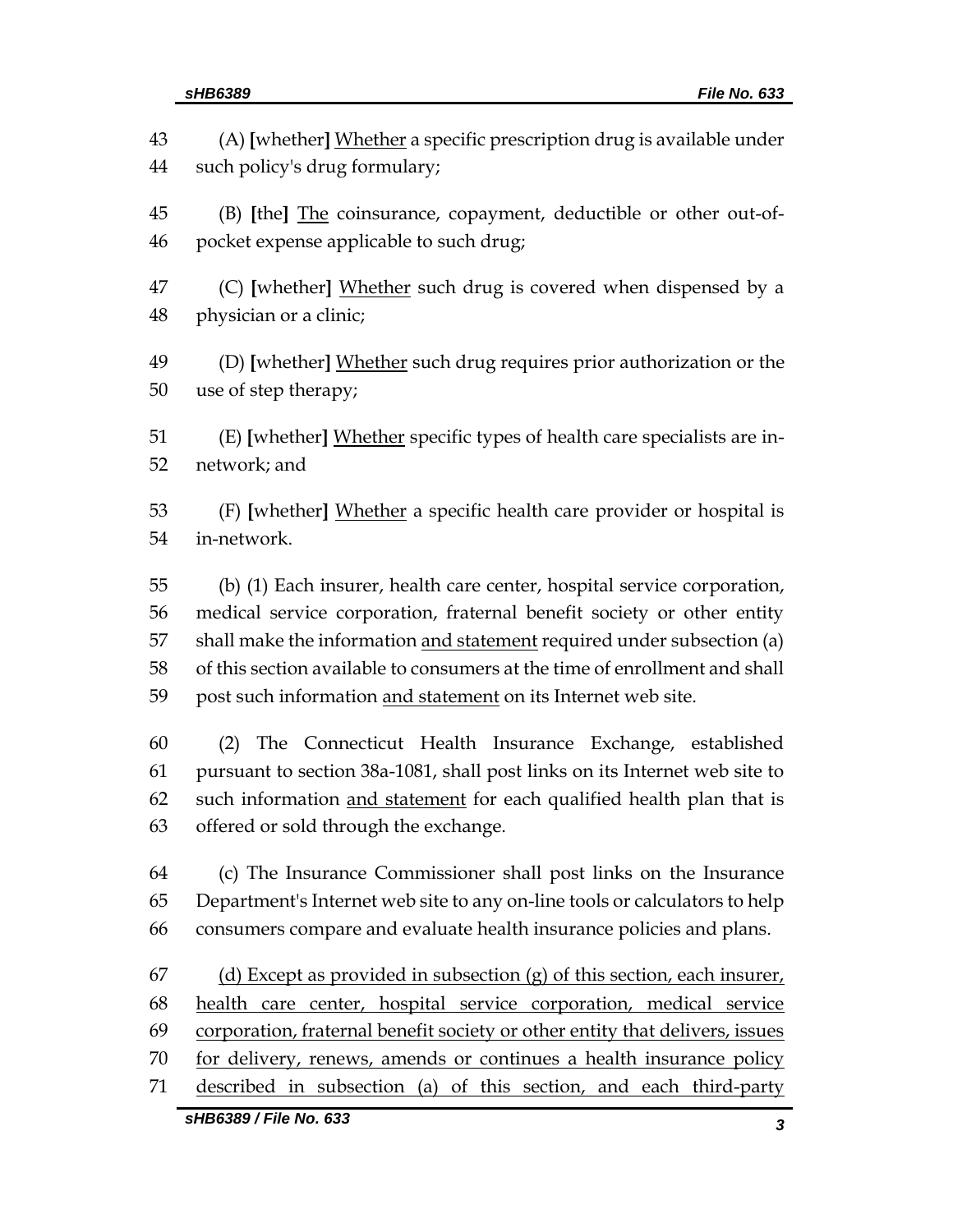| 72  | administrator, as defined in section 38a-720, providing services to such                     |
|-----|----------------------------------------------------------------------------------------------|
| 73  | an insurer, center, corporation, society or entity, shall:                                   |
|     |                                                                                              |
| 74  | (1) Issue explanations of benefits to consumers who are covered                              |
| 75  | individuals under the policy; and                                                            |
| 76  | (2) Permit each consumer who is a covered individual under the                               |
| 77  | policy and legally capable of consenting to the provision of covered                         |
| 78  | benefits to specify, in writing, that such insurer, center, corporation,                     |
| 79  | society, entity or third-party administrator issue explanations of                           |
| 80  | benefits concerning covered benefits provided to such consumer solely                        |
| 81  | to such consumer, and specify, in writing, which of the following                            |
| 82  | methods such insurer, center, corporation, society, entity or third-party                    |
| 83  | administrator shall use to issue such explanations of benefits solely to                     |
| 84  | such consumer:                                                                               |
|     |                                                                                              |
| 85  | (A) Mailing such explanations of benefits to such consumer's mailing                         |
| 86  | address or another mailing address specified by such consumer; or                            |
| 87  | (B) Making such explanations of benefits available to such consumer                          |
| 88  | by electronic means and notifying such consumer by electronic means,                         |
| 89  | including, but not limited to, electronic mail, when such insurer, center,                   |
| 90  | corporation, society, entity or third-party administrator makes each                         |
| 91  | such explanation of benefits available to such consumer by electronic                        |
| 92  | means, provided making such explanations of benefits available to such                       |
| 93  | consumer by electronic means and notifying such consumer by                                  |
| 94  | electronic means complies with all applicable federal and state laws and                     |
| 95  | regulations concerning data security, including, but not limited to, 45                      |
| 96  | CFR Part 160, as amended from time to time, and 45 CFR Part 164,                             |
| 97  | Subparts A and C, as amended from time to time.                                              |
|     |                                                                                              |
| 98  | (e) Each method specified by a consumer, in writing, pursuant to                             |
| 99  | subdivision (2) of subsection (d) of this section shall be valid until the                   |
| 100 | consumer submits a written specification to the insurer, center,                             |
| 101 | corporation, society, entity or third-party administrator for a different                    |
| 102 | method. Such insurer, center, corporation, society, entity or third-party                    |
| 103 | administrator shall comply with a written specification under this<br>sHB6389 / File No. 633 |
|     | 4                                                                                            |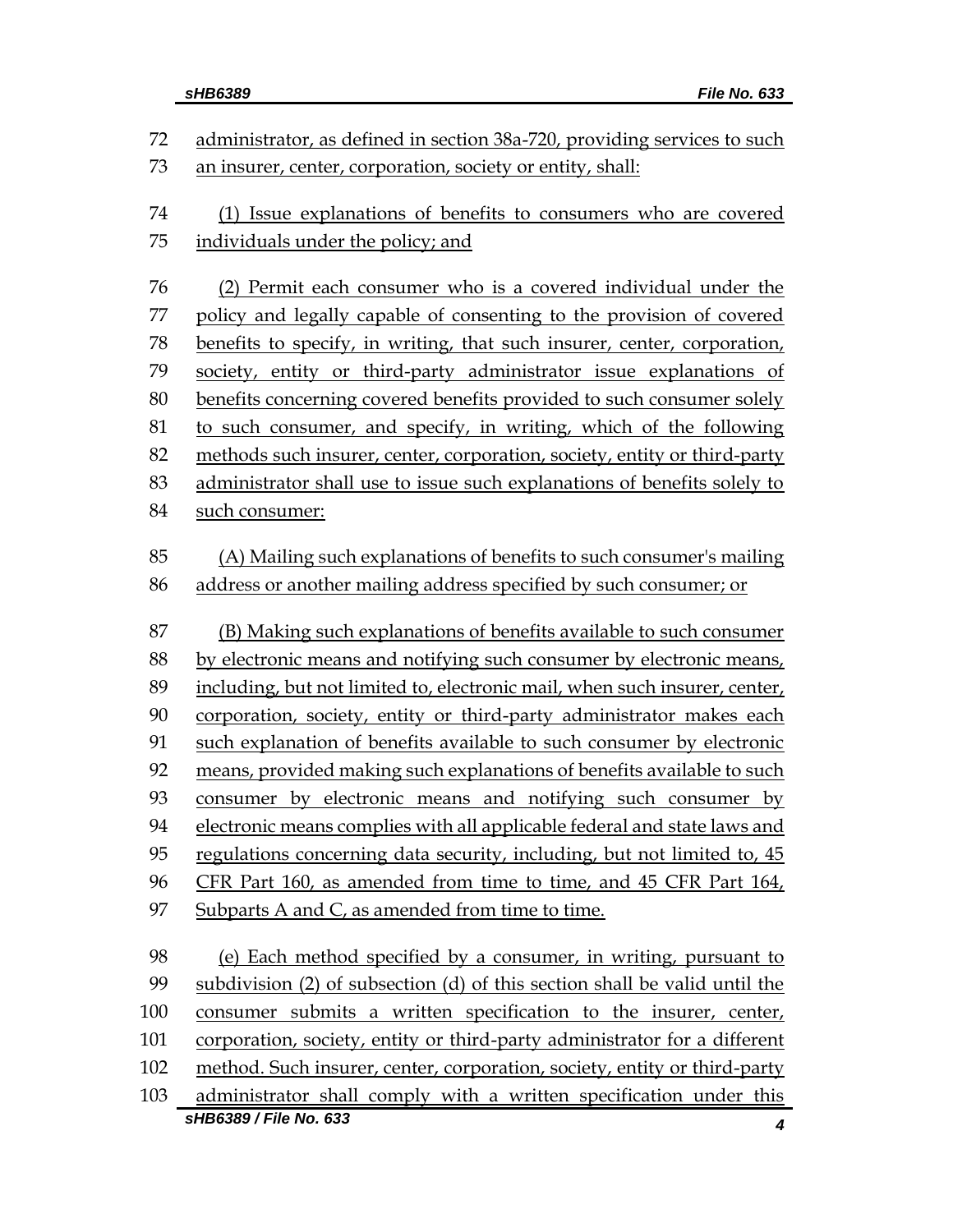subsection or subdivision (2) of subsection (d) of this section, as applicable, not later than three business days after such insurer, center, corporation, society, entity or third-party administrator receives such specification.

 (f) Each insurer, center, corporation, society, entity or third-party administrator that receives a written specification from a consumer pursuant to subdivision (2) of subsection (d) of this section or subsection (e) of this section, as applicable, shall provide the consumer who made such specification with written confirmation that such insurer, center, corporation, society, entity or third-party administrator received such specification, and advise such consumer, in writing, regarding the status of such specification if such consumer contacts such insurer, center, corporation, society, entity or third-party administrator, in writing, regarding such specification.

 (g) Each consumer who is a covered individual under a policy described in subsection (a) of this section and is legally capable of consenting to the provision of covered benefits may specify, in writing, that the insurer, center, corporation, society or entity that delivered, issued for delivery, renewed, amended or continued the policy, or a third-party administrator providing services to such insurer, center, corporation, society or entity, not issue explanations of benefits pursuant to subsections (d) to (f), inclusive, of this section if such explanations of benefits concern covered benefits that were provided to such consumer. Such insurer, center, corporation, society, entity or third-party administrator shall not require such consumer to provide any explanation regarding the basis for such consumer's specification, unless such explanation is required by applicable law or pursuant to an order issued by a court of competent jurisdiction. (h) Each insurer, center, corporation, society or entity that delivers, issues for delivery, renews, amends or continues a policy described in

 subsection (a) of this section, and each third-party administrator providing services to such insurer, center, corporation, society or entity,

shall disclose to each consumer who is a covered individual under the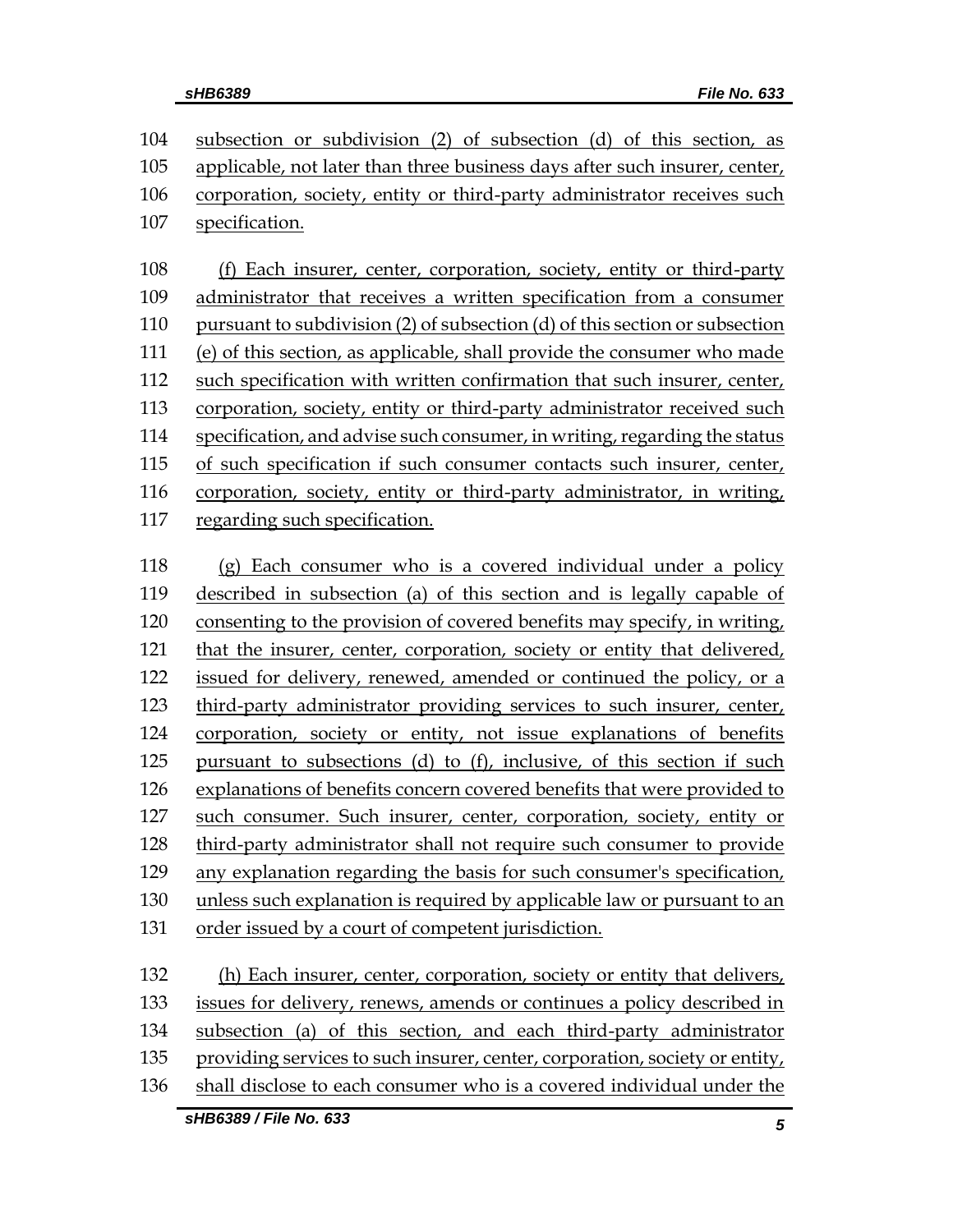| 137 | policy such consumer's ability to submit specifications pursuant to          |
|-----|------------------------------------------------------------------------------|
| 138 | subsections (d) to (g), inclusive, of this section. Such disclosure shall be |
| 139 | in plain language and displayed or printed, as applicable, clearly and       |
| 140 | conspicuously in all evidence of coverage documents, privacy                 |
| 141 | communications, explanations of benefits and Internet web sites that are     |
| 142 | maintained by such insurer, center, corporation, society, entity or third-   |
| 143 | party administrator and accessible to consumers in this state.               |
|     |                                                                              |
| 144 | (i) No insurer, center, corporation, society or entity that is subject to    |
| 145 | subsections (d) to (h), inclusive, of this section shall require a consumer  |
| 146 | or policyholder to waive any right to limit disclosure under subsections     |
| 147 | (d) to (h), inclusive, of this section as a precondition to delivering,      |
| 148 | issuing for delivery, renewing, amending or continuing a policy              |
| 149 | described in subsection (a) of this section to the consumer or               |
| 150 | policyholder. Nothing in this subsection or subsections (d) to (h),          |
| 151 | inclusive, of this section shall be construed to limit a consumer's or       |
| 152 | policyholder's ability to request review of an adverse determination.        |
|     |                                                                              |
|     | This act shall take effect as follows and shall amend the following          |

This act shall take effect as follows and shall amend the following sections:

|--|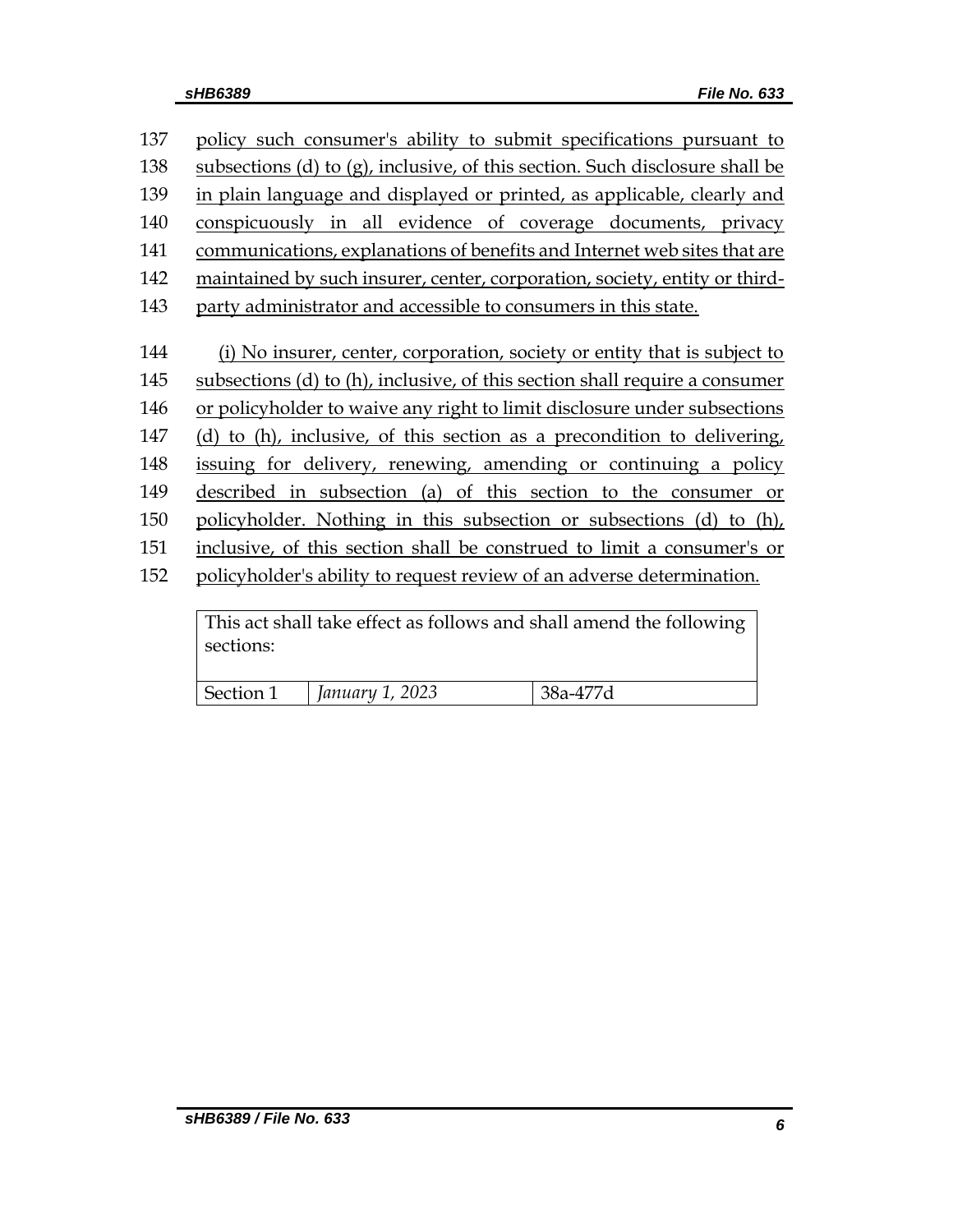*The following Fiscal Impact Statement and Bill Analysis are prepared for the benefit of the members of the General Assembly, solely for purposes of information, summarization and explanation and do not represent the intent of the General Assembly or either chamber thereof for any purpose. In general,*  fiscal impacts are based upon a variety of informational sources, including the analyst's professional *knowledge. Whenever applicable, agency data is consulted as part of the analysis, however final products do not necessarily reflect an assessment from any specific department.*

### *OFA Fiscal Note*

*State Impact:* None

*Municipal Impact:* None

#### *Explanation*

There is no fiscal impact resulting from the bill as amended, which makes various changes to the disclosure of health benefits and other information between carriers and their insured.

House "A" strikes the underlying bill and its associated fiscal impact. The amendment makes procedural changes to the electronic delivery of explanations of benefits and does not result in a fiscal impact.

### *The Out Years*

*State Impact:* None *Municipal Impact:* None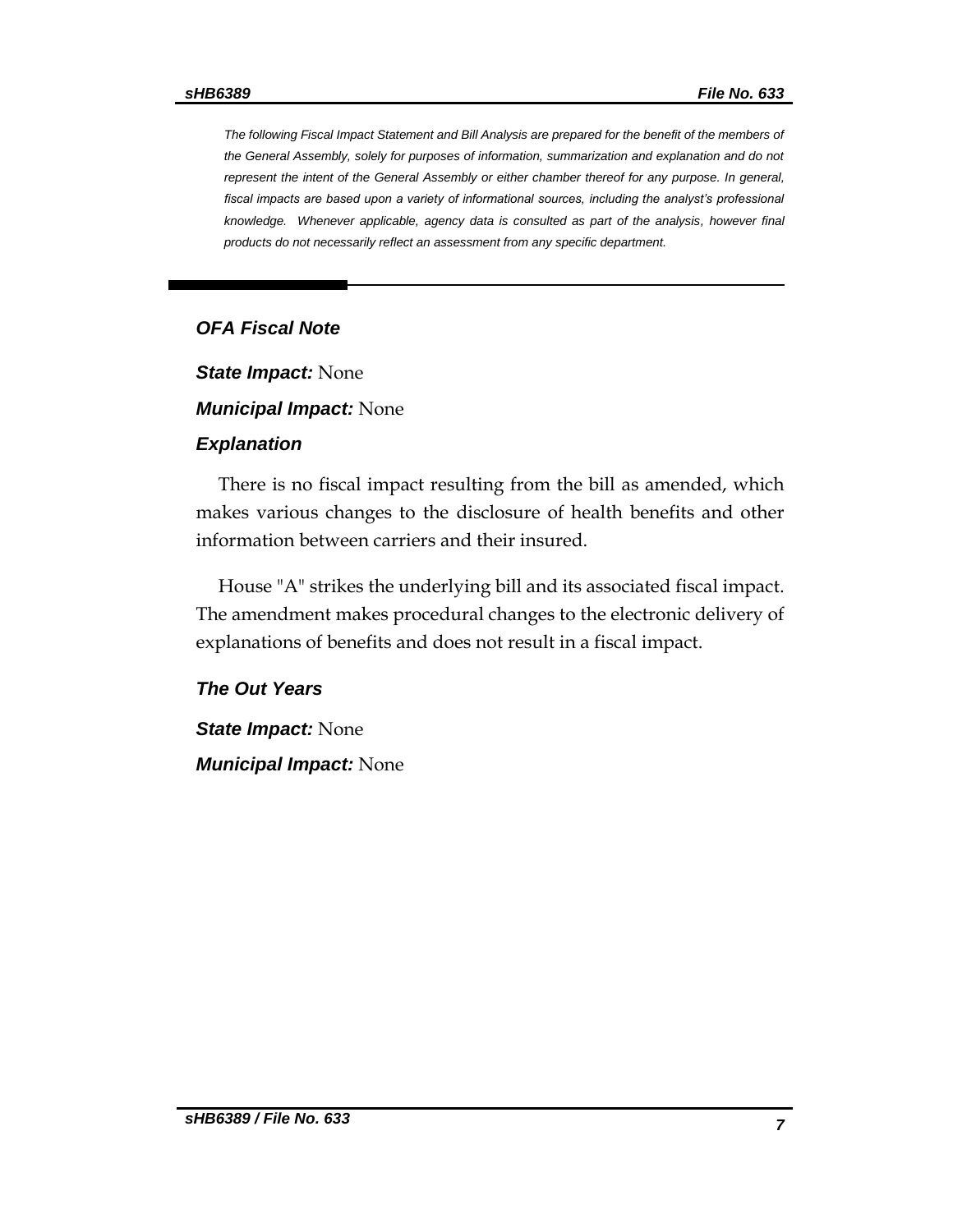# **OLR Bill Analysis sHB 6389 (as amended by House "A")\***

### *AN ACT CONCERNING EXPLANATIONS OF BENEFITS.*

### **SUMMARY**

This bill requires certain health insurance carriers and their thirdparty administrators (TPAs) to (1) provide an explanation of benefits (EOBs) to covered individuals for benefits they receive and (2) allow covered individuals, who may legally consent to receive covered medical services, to make a specific written selection about whether and how to receive the EOBs (see BACKGROUND). The bill requires health insurance carriers and TPAs to disclose EOB delivery options to covered individuals.

It prohibits a health insurance carrier from requiring a covered individual to waive his or her right to limit disclosure under the bill as a precondition to issuing, delivering, renewing, amending, or continuing a policy. The bill specifies that it does not limit a covered individual's or policy holder's ability to request an adverse determination review.

The bill applies to insurers, health care centers (i.e., HMOs), hospital and medical service corporations, fraternal benefit societies, and any other entity that delivers, issues, renews, amends, or continues a health insurance policy in Connecticut (i.e., "health insurance carriers") that cover (1) basic hospital expenses; (2) basic medical-surgical expenses; (3) major medical expenses; or (4) hospital or medical services, including those provided under an HMO plan. It also applies to TPAs providing services to these health insurance carriers.

It also makes conforming and technical changes.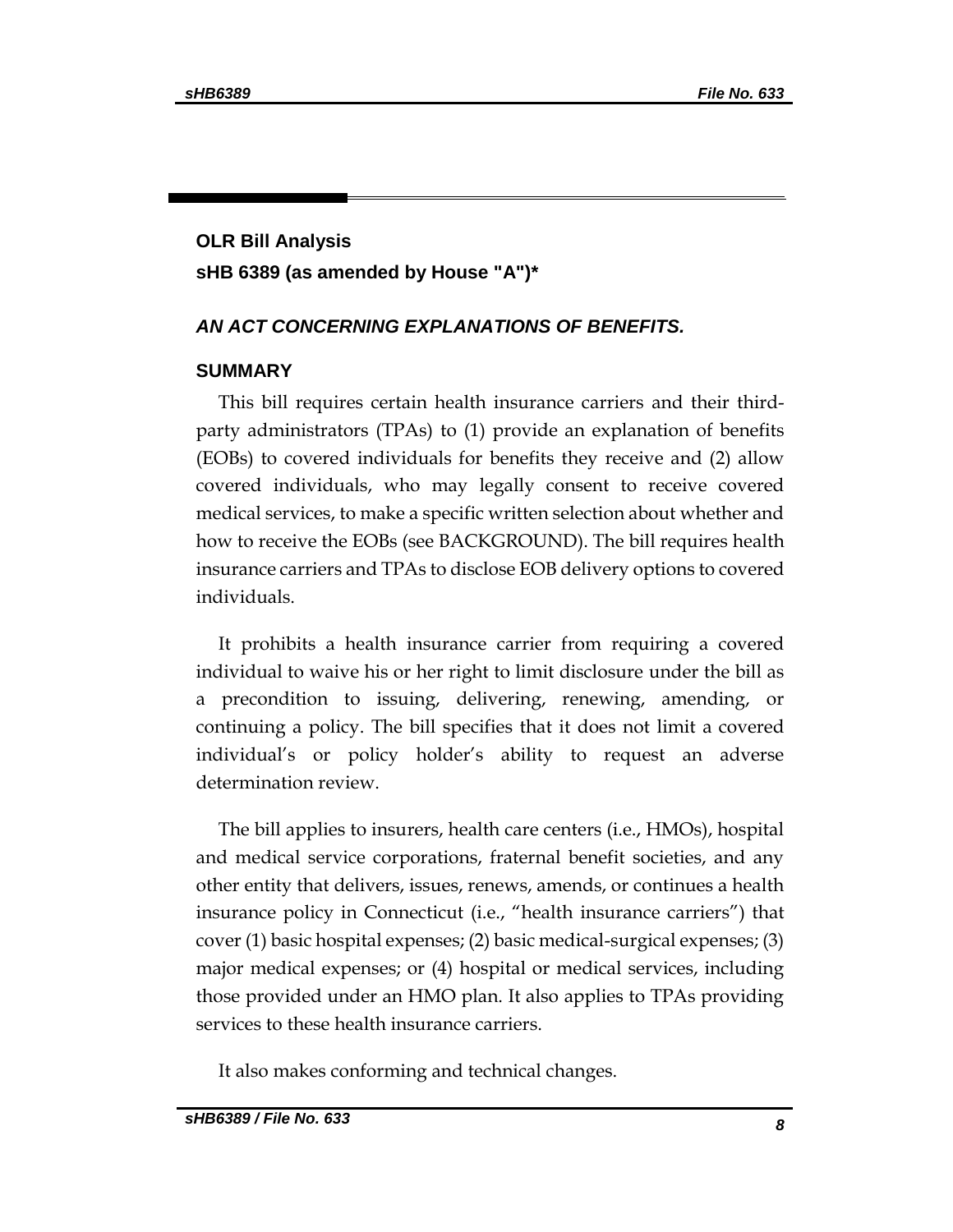\*House Amendment " $A$ " eliminates the electronic EOB delivery option for covered individuals and instead specifies that EOBs may be made available electronically, and if so, requires that individuals be notified electronically of their availability.

EFFECTIVE DATE: January 1, 2023

# **EXPLANATION OF BENEFITS (EOBs)**

### *Delivery Method*

The bill requires health insurance carriers and TPAs to issue EOBs to consumers, but it also allows covered individuals who may legally consent to receiving covered services to (1) specify how EOBs are delivered or (2) opt out of receiving them entirely.

Health insurance carriers and TPAs must allow a legally consenting consumer who is a covered individual to specify in writing that EOBs must be delivered solely to him or her by:

- 1. mailing it to his or her address or any other specified address or
- 2. making it available electronically and notifying him or her electronically of its availability, including by e-mail or other electronic means, in compliance with certain federal privacy laws (e.g., through a patient portal).

Under the bill, the consumer's choice remains valid until he or she specifies another method in writing to the carrier. The health insurance carrier or TPA must comply with a consumer's written request for a specific delivery method within three business days after receiving it. Additionally, it must provide written confirmation of receipt and, if contacted by the consumer, advise on the status of his or her selection.

### *Opting Out*

Covered individuals who can legally consent to benefits may specify, in writing, that the health insurance carrier or TPA not issue an EOB. In such a case, the carrier or TPA cannot require the covered individual to explain this decision unless required by law or pursuant to a court order.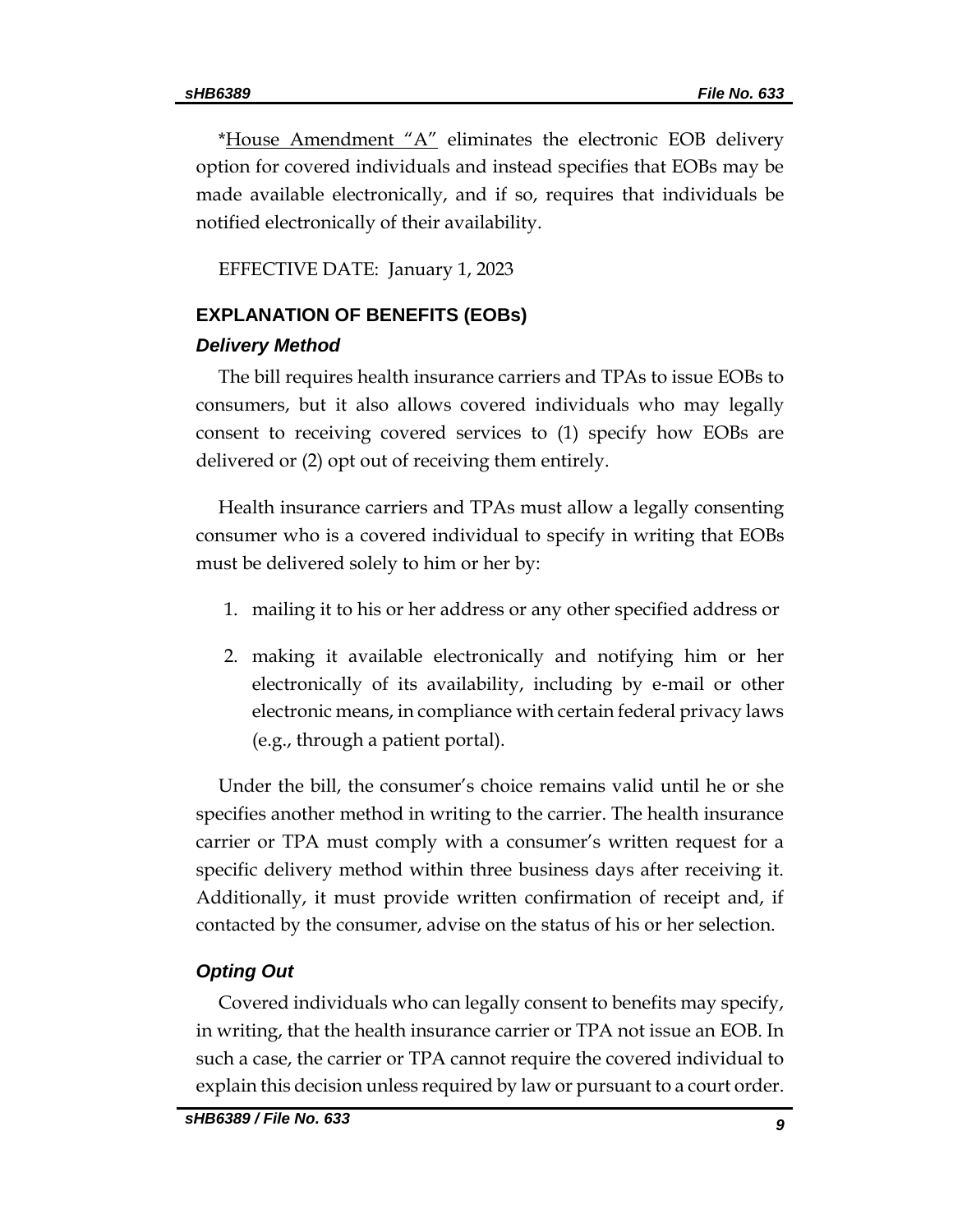### *Disclosures*

Additionally, the bill requires health insurance carriers and TPAs to make available to consumers a statement disclosing that any covered individual who can legally consent to receiving covered benefits may specify that the carrier (1) not issue EOBs concerning him or her or (2) issue them only to the consumer using the method he or she chooses.

The statement must be in an easily readable, accessible, and understandable format and include a space for the consumer to provide a mailing or email address.

Under the bill, the disclosure statement described above must be included in the benefits information that carriers must provide upon enrollment and that both carriers and the Connecticut Health Insurance Exchange (Access Health CT) must make available on their websites.

The bill also requires health carriers and TPAs to disclose to insureds that they may (1) submit EOB delivery method requests or (2) request that EOBs not be delivered at all. This disclosure must be in plain language and displayed or printed clearly and conspicuously in all coverage documents, privacy communications, EOBs, and Internet websites the health carrier makes available to Connecticut consumers.

### **BACKGROUND**

### *Medical Consent*

Generally, adults may legally consent to medical procedures. By law, a minor may legally receive certain medical examinations or treatment without his or her parent's consent, including sexually transmitted disease testing (CGS § 19a-216); alcohol or drug dependence treatment (CGS § 17a-688); and, in certain cases, HIV testing (CGS § 19a-592).

### *Related Bill*

sHB 6461 (§ 6) (File 264), favorably reported by Higher Education and Employment Advancement Committee, contains the same provisions as the underlying bill.